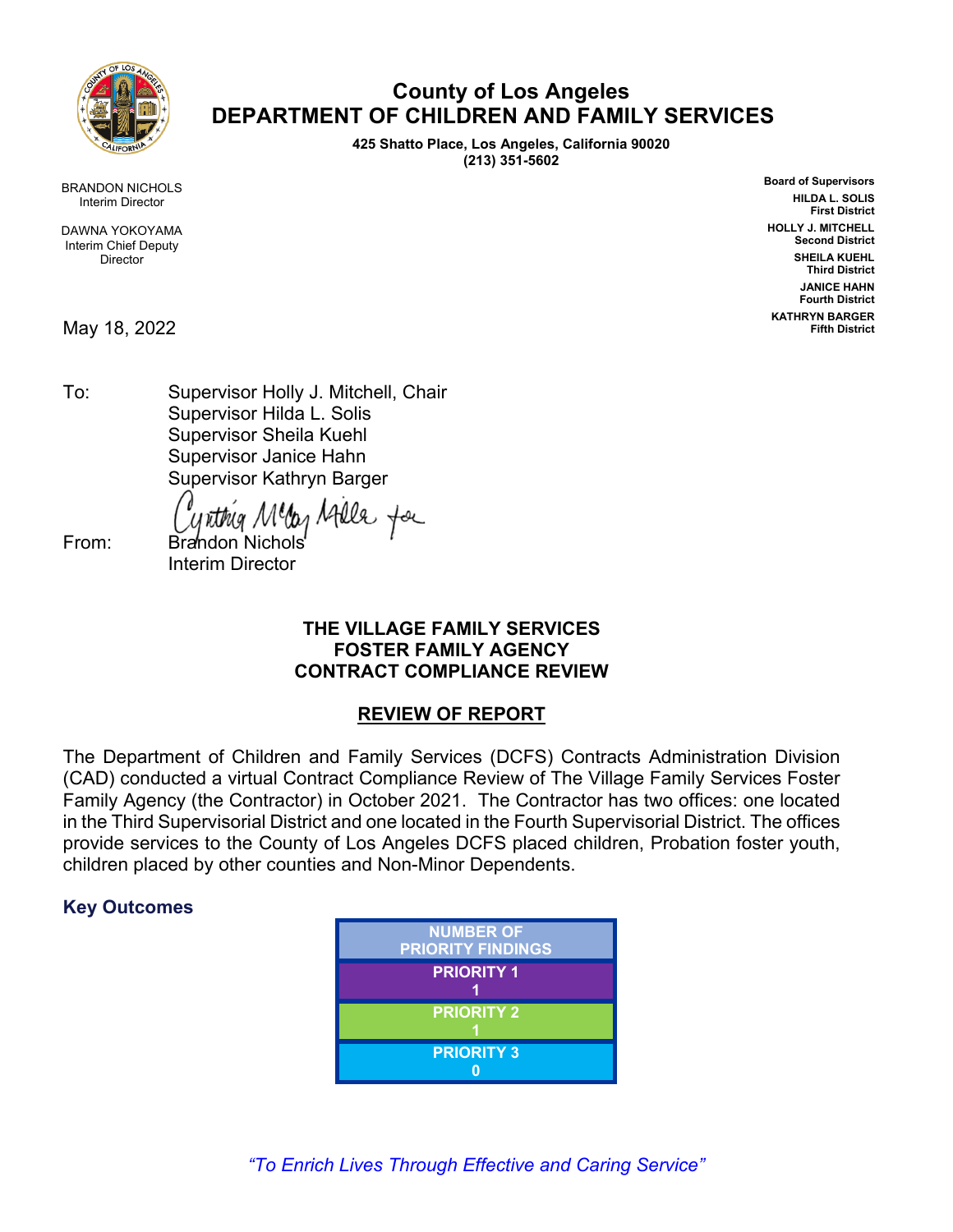Each Supervisor May 18, 2022 Page 2

CAD conducted a virtual Contract Compliance Assessment review of the Contractor's compliance within the following applicable areas: General Contract Requirements; Resource Family Home (RFH) Requirements; Facility and Environment; Engagement and Teamwork; Needs and Services Plans; Permanency; Education and Independent Living Program Services; Health and Medical Needs; Personal Rights and Social/Emotional Well-Being; Personal Needs/Survival and Economic Well-Being; and Personnel Files.

The Contractor was in full compliance with 9 of 11 applicable areas of CAD's Contract Compliance Review: RFH Requirements; Engagement and Teamwork; Needs and Services Plans; Permanency; Education and Independent Living Program Services; Health and Medical Needs; Personal Rights and Social/Emotional Well-Being; Personal Needs/Survival and Economic Well-Being; and Personnel Files.

For the purpose of this review, twelve DCFS placed children were selected for the sample. CAD reviewed the files of the twelve children and virtually interviewed six to assess the level of care and services they received, three children (ages 1, 2 and 3 years) were too young to be interviewed and three children refused to be interviewed. The six children were virtually observed to be clean, well-groomed and healthy. An additional five discharged children files were also reviewed to assess the Contractor's compliance with permanency efforts.

CAD reviewed four RFH files and five staff files for compliance with Title 22 Regulations and County contract requirements. CAD also conducted telephonic interviews with staff and the Resource Family Parents. To assess the quality of care and supervision provided to the placed children, DCFS also conducted virtual site visits at the Contractor's location and RFHs.

CAD noted findings in the area of:

Priority 1

- Facility and Environment
	- o A child's bedroom window was non-operable.

Priority 2

- General Contract Requirements
	- $\circ$  Special Incidents Reports were not properly cross-reported in the iTrack system.

On January 25, 2022, the Children Services Administrator teams from DCFS' CAD and the Out-of-Home Care Management Division held an exit conference with the Contractor's representatives.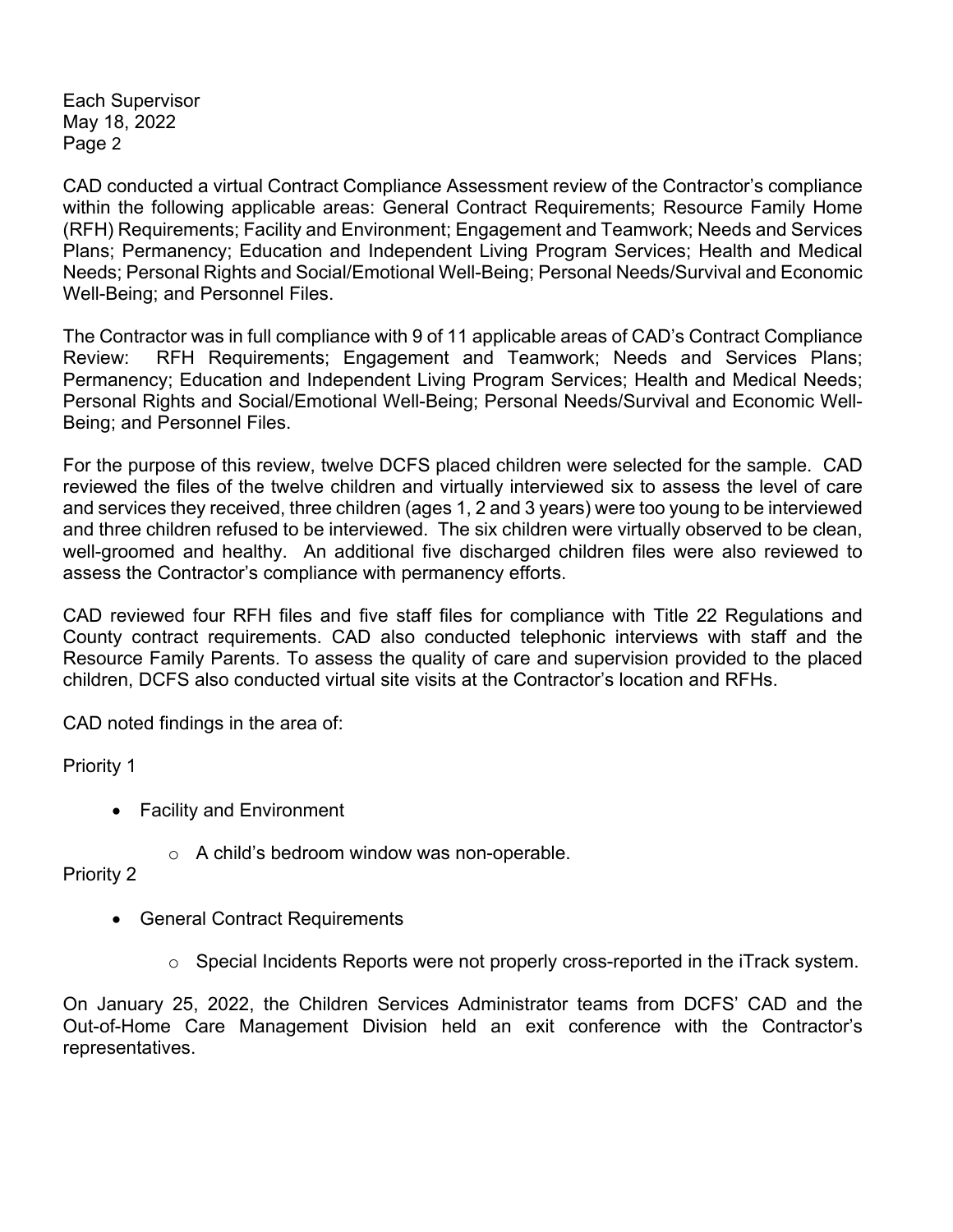Each Supervisor May 18, 2022 Page 3

The Contractor's representatives agreed with the review findings and recommendations, and were receptive to implementing systemic changes to improve the Contractor's compliance with regulatory standards.

The Contractor provided the attached approved Corrective Action Plan addressing the noted findings in this compliance report.

If you have any questions, your staff may contact me or Aldo Marin, Board Relations Manager, at (213) 351-5530.

BN:KDR LTI:jar

**Attachments** 

c: Fesia Davenport, Chief Executive Officer Arlene Barrera, Auditor-Controller Dr. Adolfo Gonzales, Chief Probation Officer Public Information Office Audit Committee Hugo C. Villa, Chief Executive Officer, The Village Family Services Kellee Coleman, Regional Manager, Community Care Licensing Division Monique Marshall-Turner, Regional Manager, Community Care Licensing Division